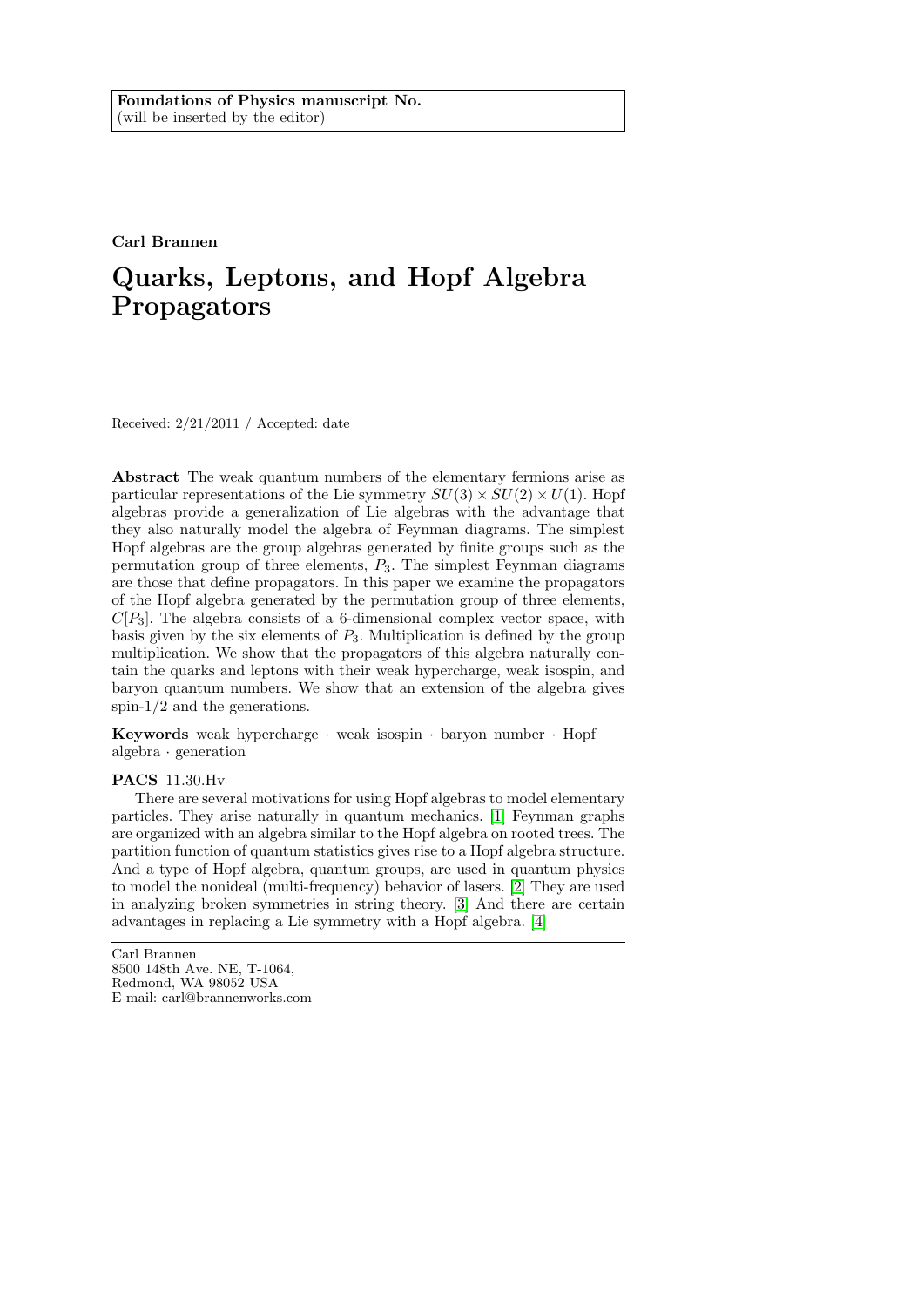The Feynman graphs that characterize a particle are the propagators. The propagators generate a trivial Hopf algebra in that it remains linear: connecting a propagator to a propagator results in a propagator. That is, propagators satisfy the idempotency law  $xx = x$ . Applied to a group algebra, idempotency defines a set of coupled quadratic equations. The solution set can be thought of as containing all the possible results from renormalizing propagators in the algebra.

The process of dressing a bare propagator to physical form amounts to multiplying that propagator to a high power (while maintaining its magnitude). For a typical initial condition, this process leads to an attractor which must be an idempotent of the Hopf algebra. The process is fast on the computer and it allows us to distinguish between the idempotents of the Hopf algebra. We use these techniques to show that the quarks and leptons appear naturally in the Hopf algebra generated by the permutations on three elements.

In the first section we introduce the concept by analyzing the simplest nontrivial group/Hopf algebra  $C[P_2]$ , and show that its propagators have the quantum numbers of the leptons. The second section compares Hopf algebra propagators with pure density matrices and demonstrates how to write operators. Section three analyzes the group/Hopf algebra  $C[P_3]$  and shows that its quantum numbers define the quarks and leptons. Section four discusses a Hopf algebra extension of  $C[P_3]$  which models the generations. The conclusion discusses how these ideas fit into a general theory of the elementary particles.

### 1 Introduction: The Leptons

An easy example of a Hopf algebra is the complex group algebra of a finite group. Let  $G = \{g_i\}$  be a group with n elements. Define the group product as  $g_j g_k \in G$ , and let e be the multiplicative identity so that  $eg = ge$ . The Hopf algebra  $C[G]$  is defined as the *n*-dimensional complex vector space with the group elements  ${g_j}$  as the basis. That is, given n complex numbers  $\alpha_j$ , a general element of  $\tilde{C}[G]$  is given by:

$$
\phi_{\alpha} = \Sigma_j \alpha_j g_j. \tag{1}
$$

Addition and scalar multiplication are defined as usual for a complex vector space. Multiplication of two Hopf algebra elements  $\phi_{\alpha}$  and  $\phi_{\beta}$  is defined by using the group algebra product:

$$
\phi_{\alpha} \; \phi_{\beta} = \Sigma_j \Sigma_k \alpha_j \beta_k (g_j g_k). \tag{2}
$$

The multiplicative identity of the Hopf algebra is  $1e = e$ . This Hopf algebra models the controlled-NOT gate of qubit quantum information theory. For a more complete description see reference [\[5\]](#page-11-4).

The smallest nontrivial group is the permutation group on 2 elements,  $P_2 = \{e, s\}$ , with  $e^2 = s^2 = e$  and  $es = se = s$ . The regular representation of this group is:

$$
\hat{e} = \begin{pmatrix} 1 & 0 \\ 0 & 1 \end{pmatrix}, \quad \hat{s} = \begin{pmatrix} 0 & 1 \\ 1 & 0 \end{pmatrix}.
$$
 (3)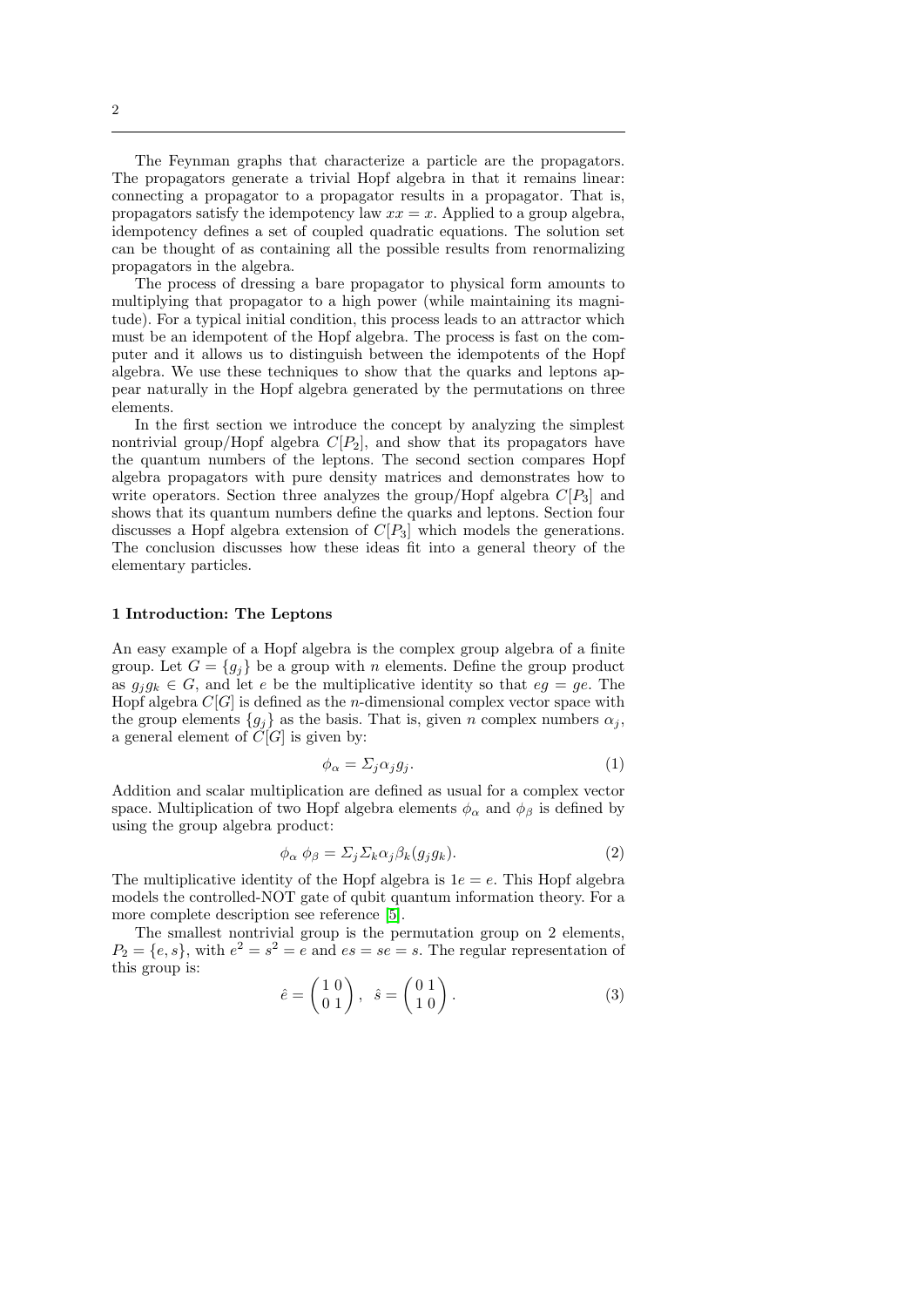The Hopf algebra elements are of the form:

$$
(\alpha_e, \alpha_s) = \alpha_e e + \alpha_s s,\tag{4}
$$

and the product of the elements  $(\alpha_e, \alpha_s)$  and  $(\beta_e, \beta_s)$  is

$$
(\alpha_e, \alpha_s)(\beta_e, \beta_s) = (\alpha_e \beta_e + \alpha_s \beta_s, \alpha_e \beta_s + \alpha_s \beta_e). \tag{5}
$$

If we arrange the elements in  $2 \times 2$  matrices by  $(\alpha_e, \alpha_s) \rightarrow \alpha_e \hat{e} + \alpha_s \hat{s}$ , we can reproduce the above multiplication:

<span id="page-2-0"></span>
$$
\begin{pmatrix}\n\alpha_e & \alpha_s \\
\alpha_s & \alpha_e\n\end{pmatrix}\n\begin{pmatrix}\n\beta_e & \beta_s \\
\beta_s & \beta_e\n\end{pmatrix} =\n\begin{pmatrix}\n\alpha_e \beta_e + \alpha_s \beta_s & \alpha_e \beta_s + \alpha_s \beta_e \\
\alpha_e \beta_s + \alpha_s \beta_e & \alpha_e \beta_e + \alpha_s \beta_s\n\end{pmatrix}.
$$
\n(6)

The technique shown above generalizes; the Hopf algebra of a finite group G is obtained by treating the regular representation of  $G$  as the basis elements of a vector space, with addition and multiplication defined by matrix addition and multiplication.

In quantum field theory, we typically wish to compute the probability of an interaction defined by initial and final conditions. These conditions become the external lines of the diagrams. For each diagram compatible with those external lines, we compute a complex number. We add these complex numbers; then the probability is the squared magnitude of the sum.

Suppose that we have two types of Feynman diagrams,  $E_T$  and  $S_T$ , that correspond to the advance of time by  $t = T$ . The  $E_T$  diagrams cause no change in the system, while the  $S_T$  diagrams change some property of the system so that two consecutive  $S_T$  diagrams will cancel. We have two complex numbers,  $\alpha_{eT}$  and  $\alpha_{sT}$  that we obtain by summing over all of the  $E_T$  and  $S_T$  Feynman diagrams, respectively.

We would like to find the Feynman diagrams for the passage of time by  $t = 2T$ . There are two types of Feynman diagrams for  $t = 2T$ ; the  $E_{2T}$ that correspond to no change to the system, and the  $S_{2T}$  that change the property. But probabilities only depend on squared magnitudes of sums of complex numbers so what we're really concerned with is only the complex numbers associated with these two types of Feynman diagrams,  $\alpha_{e2T}$  and  $\alpha_{s2T}$ .

In computing  $\alpha_{e2T}$  and  $\alpha_{s2T}$ , we are to consider all combinations of Feynman diagrams that are consistent with the beginning and ending states. Two consecutive  $E_T$  will leave the system unchanged so their product will contribute to  $E_{2T}$ . Also contributing will be two consecutive  $S_T$ . The contributions to  $S_{2T}$  will be an  $E_T$  and an  $S_T$  in either order. The result for the complex numbers will be:

$$
\alpha_{e2T} = \alpha_{eT}\alpha_{eT} + \alpha_{sT}\alpha_{sT},
$$
  
\n
$$
\alpha_{s2T} = \alpha_{eT}\alpha_{sT} + \alpha_{sT}\alpha_{eT}.
$$
\n(7)

This is equivalent to the Hopf algebra multiplication of Eq. [\(6\)](#page-2-0).

Suppose that  $T$  is a very short time and so our experiments are only concerned with the limit of  $\alpha_{enT}$  and  $\alpha_{snT}$  as  $n \to \infty$ . Since elementary particles are states that are stable (over times much shorter than their lifetime), we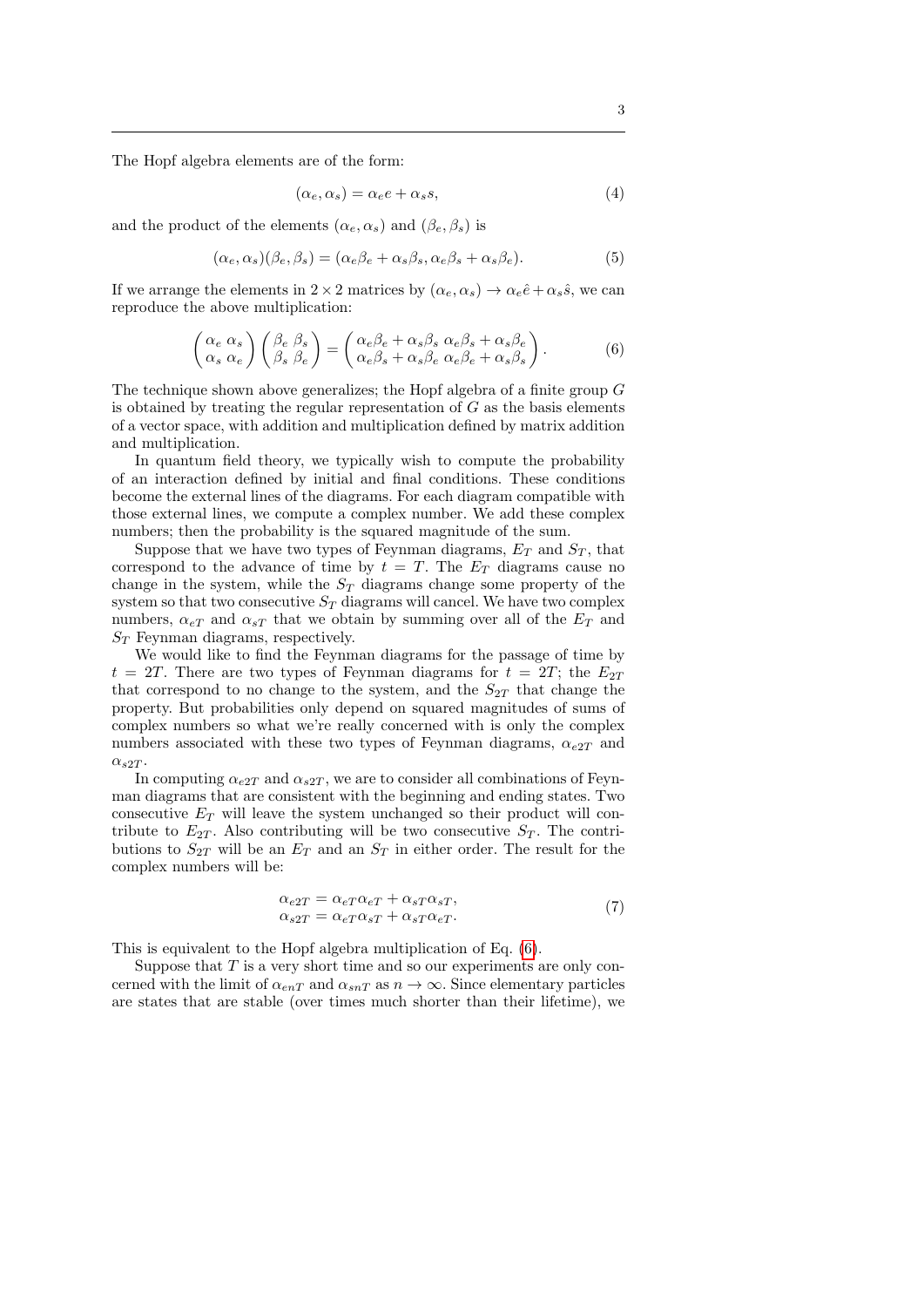look for situations where  $\alpha_{enT}$  and  $\alpha_{snT}$  are stable. In the language of the Hopf multiplication, we require that

<span id="page-3-0"></span>
$$
(\alpha_{enT}, \alpha_{snT})(\alpha_{enT}, \alpha_{snT}) = (\alpha_{enT}, \alpha_{snT}).
$$
\n(8)

Multiplying a quantum state by an arbitrary complex phase leaves it unchanged so we will generalize the above to:

$$
(\alpha_{enT}, \alpha_{snT})(\alpha_{enT}, \alpha_{snT}) = e^{i\theta}(\alpha_{enT}, \alpha_{snT}).
$$
\n(9)

These amount to two quadratic equations in two unknowns. The four solutions of Eq. [\(8\)](#page-3-0) are:

<span id="page-3-1"></span>
$$
\frac{( \alpha_{enT} , \alpha_{snT} )}{e^{i\theta} ( \ 0 , \ 0 )},
$$
\n
$$
\frac{e^{i\theta} ( \ 1/2 , -1/2 )}{e^{i\theta} ( \ 1/2 , +1/2 )},
$$
\n
$$
\frac{e^{i\theta} ( \ 1 , \ 0 )}{e^{i\theta} ( \ 1 , \ 0 )}.
$$
\n(10)

The weak hypercharge and weak isospin quantum numbers of the leptons are:

$$
\begin{array}{ccc}\n t_0 & t_3 \\
\overline{\nu}_L & 0 & 0 \\
\overline{\nu}_R & +1 & -1/2 \\
\overline{e}_R & +1 & +1/2 \\
\overline{e}_L & +2 & 0 \\
\overline{\nu}_L & 0 & 0 \\
\nu_R & -1 & +1/2 \\
\overline{e}_L & -2 & 0\n\end{array} (11)
$$

These are equivalent to Eq. [\(10\)](#page-3-1) by choosing:

$$
\alpha_{enT} = t_0/2,
$$
  
\n
$$
\alpha_{snT} = t_3,
$$
  
\n
$$
\theta = \pi \text{ for the leptons,}
$$
  
\n0 for anti-leptons. (12)

The above correspondence amounts to treating the elementary particles as the long time propagators. The correspondence is natural in that it relates the  $U(1)$  symmetry of weak hypercharge  $t_0$ , with the identity element of the Hopf algebra e, while the  $SU(2)$  symmetry of weak isospin  $t_3$ , is related to the swap element s which is the Pauli spin matrix  $\sigma_x$ .

# 2 Hopf Algebra Quantum States

Let  $|a\rangle$  be a quantum state represented by a state vector or spinor. An alternative representation is the pure density matrix:

$$
\rho_a = |a\rangle\langle a|.\tag{13}
$$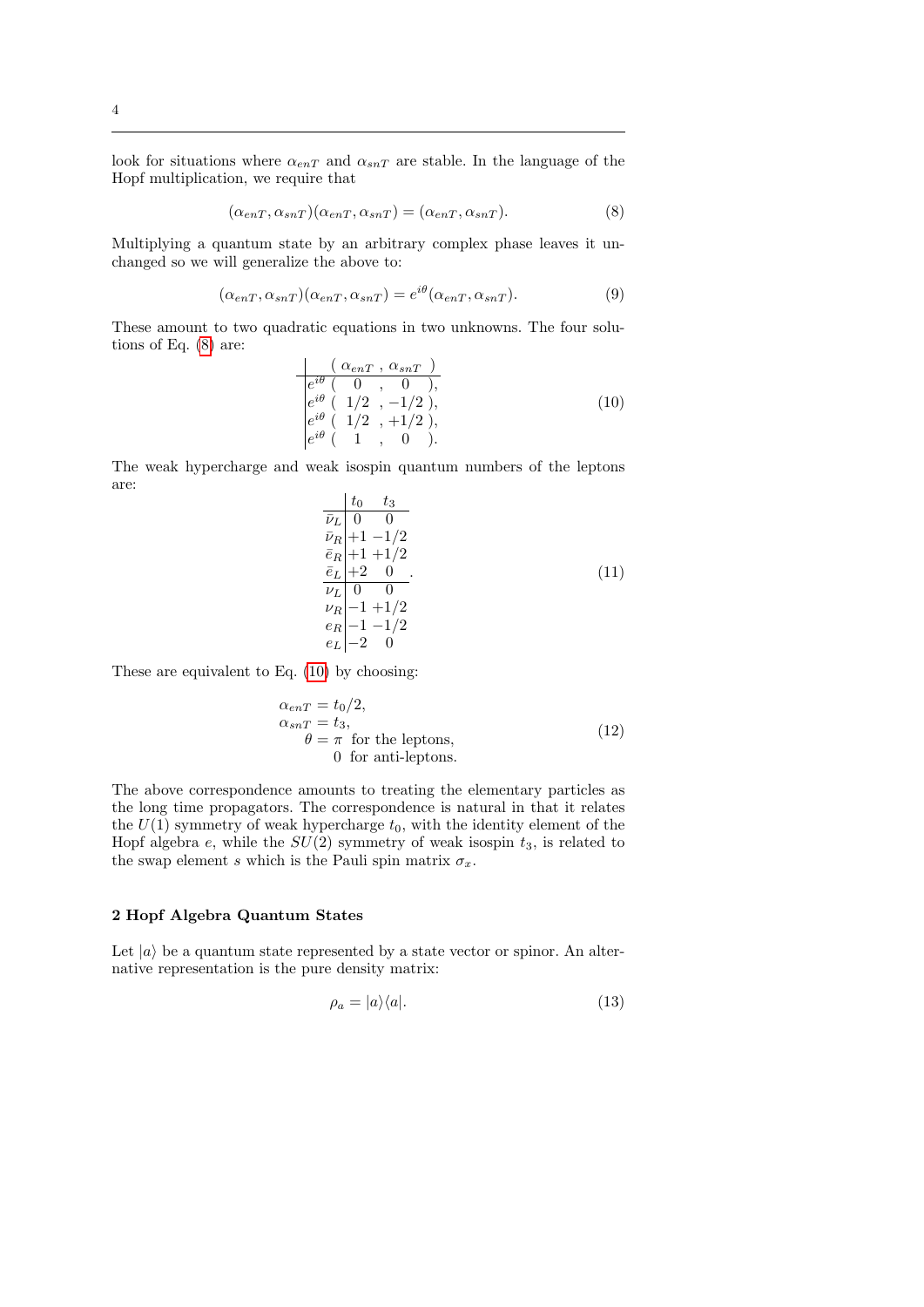Such a matrix is idempotent:

$$
\rho_a \rho_a = \rho_a. \tag{14}
$$

The solutions to our the Hopf algebra long-time propagator equation Eq [\(8\)](#page-3-0) are idempotent under the Hopf algebra multiplication. Pure density matrices are also Hermitian:

$$
\rho_a^{\dagger} = \rho_a,\tag{15}
$$

and have trace 1:

$$
tr(\rho_a) = 1.
$$
\n(16)

These three requirements fully characterize the pure density matrices. That is, any matrix  $M$  which is idempotent, Hermitian, and has unit trace can be written as  $M = |m\rangle\langle m|$ .

Eliminating the Hermiticity requirement allows pure density matrices with differences between the bra and ket, i.e. in the form  $|a\rangle\langle b|/|\langle a|b\rangle|$ . Such states might be useful for modeling situations which do not have T symmetry. The trace of a Hopf algebra element is the number which multiplies the  $e$  component. The first and fourth solutions Eq. [\(10\)](#page-3-1) have traces of zero and two, so we have to include states with trace other than unity. A matrix whose trace is not unity cannot be put into  $|a\rangle\langle a|$  form; an example is the unit matrix. In the case of Hopf algebras this is not a problem as a state vector is not required.

We've interpreted  $e$  as the part of the quantum state that gives the quantum number for  $t_0/2$  and s as that for  $t_3$ . In pure density matrices, the average value of an operator M for a state  $\rho$  is obtained by taking the trace:

$$
\langle M \rangle = \text{ tr } (\rho M). \tag{17}
$$

For the Hopf algebra, the trace is the e portion. For the value  $\alpha_e e + \alpha_s s$ , this is  $\alpha_e$ :

$$
\langle \alpha_e e + \alpha_s s \rangle = \text{ tr } (\alpha_e e + \alpha_s s) = \alpha_e. \tag{18}
$$

Then the natural Hopf algebra choices for the weak hypercharge, weak isospin, and electric charge operators are:

$$
T_0 = 2e,
$$
  
\n
$$
T_3 = s,
$$
  
\n
$$
Q = T_0/2 + T_3 = e + s.
$$
\n(19)

These operators work as desired. The quantum numbers of the particle have been packed into the propagator.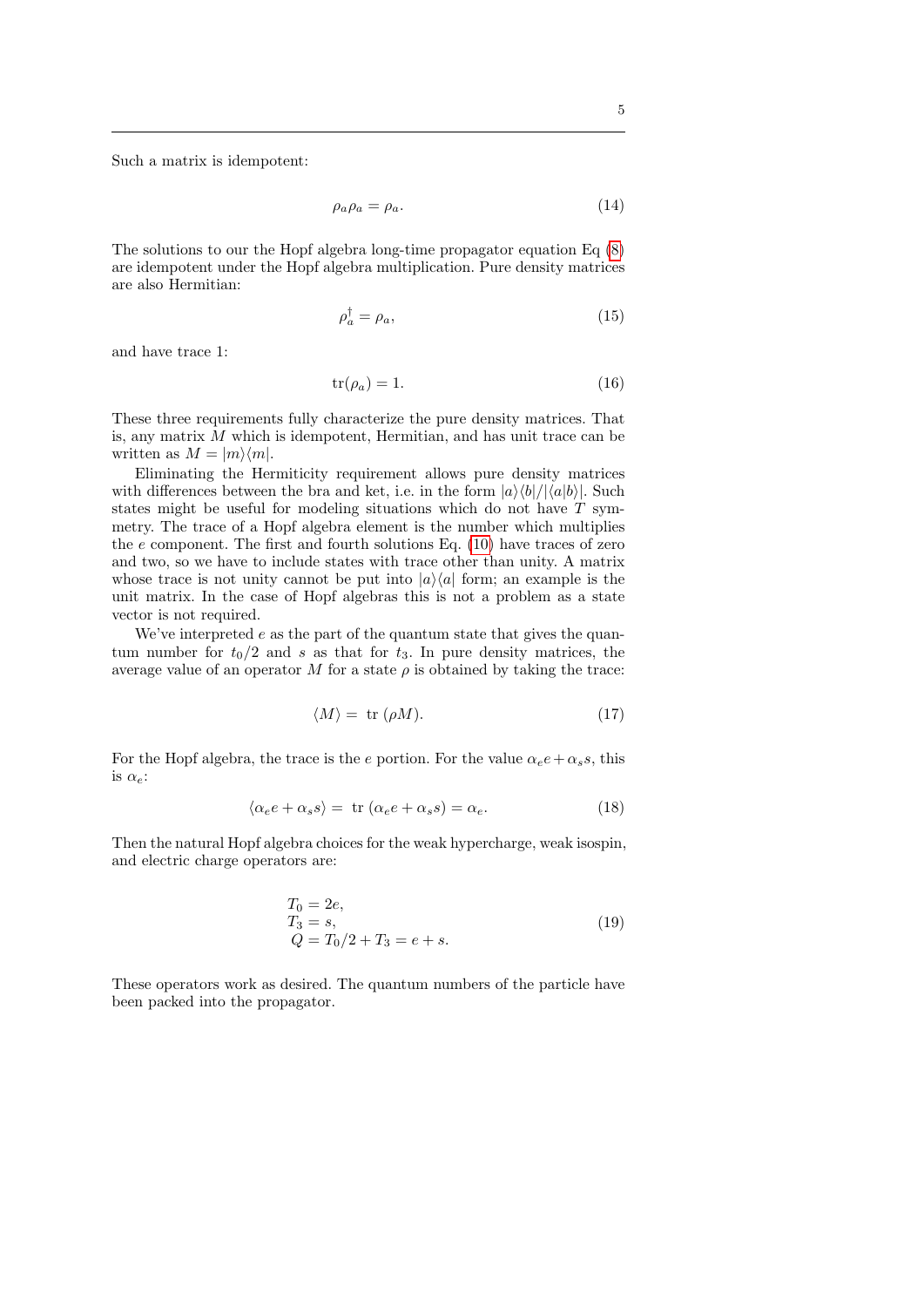# 6

# 3 Quarks

For the permutation group on 3 elements, we will use the elements  $\{R, G, B\}$ and the group elements  $\{e, j, k, r, g, b\}$  with their action defined as:

$$
\begin{array}{l}\nR G B \\
\hline\ne R G B \\
j G B R \\
k B R G \\
r R B G \\
g B G R \\
b G R B\n\end{array} \tag{20}
$$

The permutation group is then

<span id="page-5-1"></span>
$$
\begin{array}{c|cccc}\n e & j & k & r & g & b \\
 e & e & j & k & r & g & b \\
 j & j & k & e & b & r & g \\
 k & e & j & g & b & r \\
 r & r & g & b & e & j & k \\
 g & g & b & r & k & e & j \\
 b & r & g & j & k & e\n\end{array} \tag{21}
$$

The previous section showed that we need consider only the complex numbers. Accordingly, we will abuse the notation somewhat, eliminate  $\alpha$ , n, and T from our notation, and use  $\{e, j, k, r, g, b\}$  for the complex numbers. Where we need "e" for the base of the natural log, we will write it as an exponential.

The requirement that the long time propagators be stable is:

<span id="page-5-0"></span>
$$
(e, j, k, r, g, b)(e, j, k, r, g, b) = e^{i\theta}(e, j, k, r, g, b),
$$
\n(22)

where the multiplication is to be the Hopf multiplication defined by the permutation group on three elements. In order to keep the quantum numbers real (which amounts to requiring that the measurable quantities be real), we will restrict ourselves to the real values of  $\exp(i\theta)$ . That is, we will use  $\theta = 0$ or  $\pi$ , as in the previous section. As before, this amounts to doubling the number of solutions by allowing negative quantum numbers.

In solving the equations, we can add the negative solutions back in at the end. Until then, Eq. [\(22\)](#page-5-0) gives six quadratic equations in six unknowns:

$$
e = ee + jk + kj + rr + gg + bb,
$$
  
\n
$$
j = ej + je + kk + rg + gb + br,
$$
  
\n
$$
k = ek + jj + ke + rb + gr + bg,
$$
  
\n
$$
r = er + jg + kb + re + gk + bj,
$$
  
\n
$$
g = eg + jb + kr + rj + ge + bk,
$$
  
\n
$$
b = eb + jr + kg + rk + gj + be.
$$
\n(23)

The above reads directly from the group table Eq. [\(21\)](#page-5-1). For example, there are six ways of obtaining  $e: e = ee, jk, kj, rr, gg$ , or bb. These become  $e =$  $ee+jk+kj+rr+gg+bb$  which can be abbreviated as  $e=ee+2jk+r^2+g^2+b^2$ .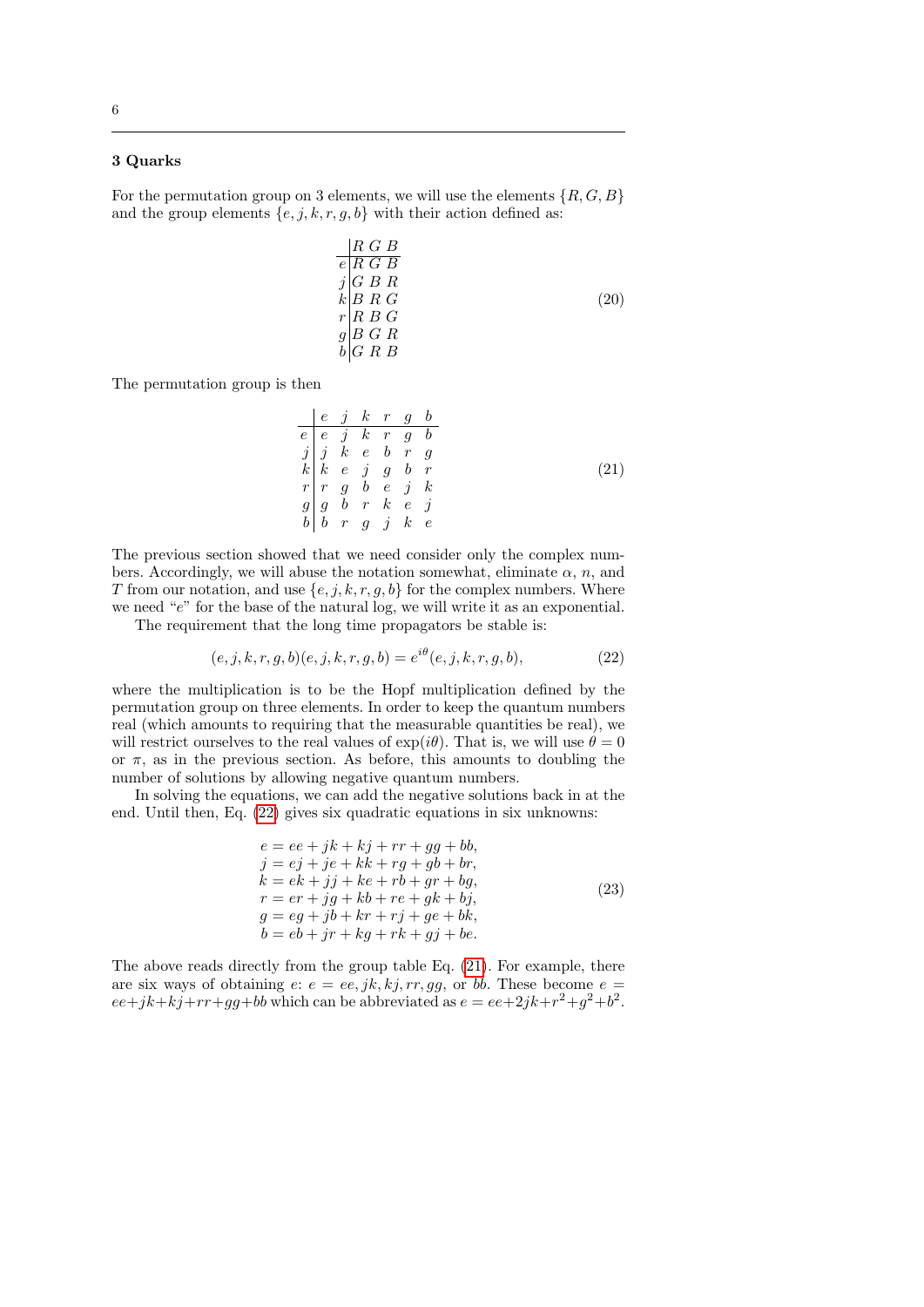As a first step in solving these equations, we rewrite them as an equivalent set of six equations:

$$
e = ee + 2jk + (r^2 + g^2 + b^2),
$$
  
\n
$$
(r + g + b)^2 = (e + j + k)(1 - (e + j + k)),
$$
  
\n
$$
0 = (j - k)(1 + j + k - 2e),
$$
  
\n
$$
(1 - 3f + (e + j + k))r = (r + g + b)(j + e),
$$
  
\n
$$
(1 - 3f + (e + j + k))g = (r + g + b)(j + e),
$$
  
\n
$$
(1 - 3f + (e + j + k))b = (r + g + b)(j + e).
$$
  
\n(24)

Choosing  $e = 1/2$  and  $j = -k$  solves the last four of these equations. The two remaining equations reduce to:

$$
1/2 = \pm (r + g + b), \nj^2 = -1/8 + (r^2 + g^2 + b^2)/2.
$$
\n(25)

Since we have solved four equations with only two assignments, the solution space will be at least a 2-manifold. We will parameterize the solutions with complex numbers  $\alpha$ , and  $\beta$ . We find four 2-manifolds of solutions:

<span id="page-6-1"></span>
$$
\begin{array}{ccccccccc}\ne & j & k & r & g & b \\
\hline\n1/2 & +\gamma & -\gamma & -1/6 + \alpha & -1/6 + \beta & -1/6 - \alpha - \beta \\
1/2 & -\gamma & +\gamma & +1/6 - \alpha & +1/6 + \beta & +1/6 + \alpha + \beta, \\
1/2 & +\gamma & -\gamma & +1/6 + \alpha & +1/6 + \beta & +1/6 - \alpha - \beta \\
1/2 & -\gamma & +\gamma & -1/6 - \alpha & -1/6 + \beta & -1/6 + \alpha + \beta\n\end{array} \tag{26}
$$

where  $\gamma = \sqrt{\alpha^2 + \beta^2 + \alpha \beta - 1/12}$ .

Eliminating the case " $e = 1/2$  and  $j = -k$ ", there are 12 discrete solutions. Six of these show up as two triplets:

<span id="page-6-0"></span>
$$
\begin{array}{ccccccccc}\ne & j & k & r & g & b \\
\hline\n1/3 & w^{+n}/3 & w^{-n}/3 & 0 & 0 & 0 \\
2/3 & -w^{+n}/3 & -w^{-n}/3 & 0 & 0 & 0\n\end{array} \tag{27}
$$

where  $w = \exp(2i\pi/3)$  and  $n = 0, 1, 2$ . The remaining six discrete solutions are:

| $e$   | $j$    | $k$    | $r$    | $g$    | $b$    |
|-------|--------|--------|--------|--------|--------|
| 0     | 0      | 0      | 0      | 0      | 0      |
| 1     | 0      | 0      | 0      | 0      | 0      |
| $1/6$ | $+1/6$ | $+1/6$ | $+1/6$ | $+1/6$ | $+1/6$ |
| $5/6$ | $-1/6$ | $-1/6$ | $-1/6$ | $-1/6$ |        |
| $1/6$ | $+1/6$ | $+1/6$ | $-1/6$ | $-1/6$ |        |
| $5/6$ | $-1/6$ | $-1/6$ | $+1/6$ | $+1/6$ |        |

All of our solutions appear in pairs that sum to  $(e, j, k, r, g, b) = (1, 0, 0, 0, 0, 0)$ . This is a general property of a group algebra and follows from the fact that  $u^2 = u$  iff  $(1 - u)^2 = (1 - u)$ . Another general property is that each solution satisfies either  $e + j + k + r + g + b = 0$  or  $= 1$ .

As before, we put  $e = t_0/2$ . For  $t_3$ , we previously used s, the element that satisfied  $s^2 = e$ . For  $P_3$ , there are three elements that square to e, so we put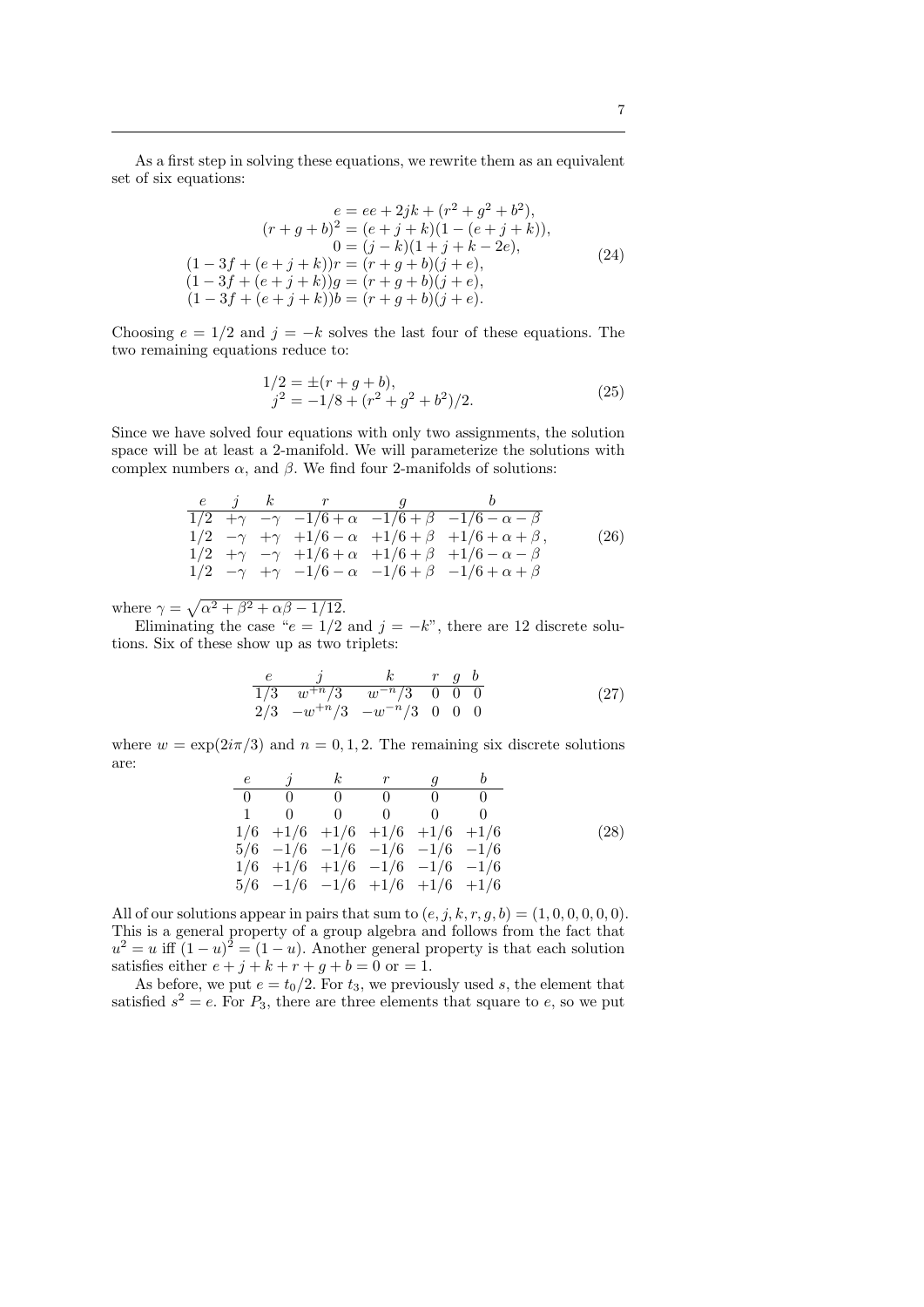their sum as  $t_3$ . And with quarks, we have another quantum number, the baryon number, for which we will use the remaining elements,  $j + k$ :

$$
e = t_0/2,
$$
  
\n
$$
r + g + b = t_3,
$$
  
\n
$$
e + r + g + b = Q,
$$
  
\n
$$
j + k = B(q).
$$
\n(29)

The complete solution set for  $\theta = 0$ , with particle assignments, is:

<span id="page-7-0"></span>

| $\theta = 0$        | $\epsilon$    | $\hat{i}$                          | $\kappa$          |          |          |                                                        |      |
|---------------------|---------------|------------------------------------|-------------------|----------|----------|--------------------------------------------------------|------|
| $\bar{\nu}_L$   0   |               | $\overline{0}$                     | $\hspace{0.6cm}0$ |          | $\Omega$ |                                                        |      |
| $d_L$               | $\frac{1}{6}$ | 1/6                                | 1/6               | $-1/6$   | $-1/6$   | $-1/6$                                                 |      |
| $u_L$               | $\frac{1}{6}$ | 1/6                                | 1/6               | $+1/6$   | $+1/6$   | $+1/6$                                                 |      |
| $\bar{d}_L$         | $\mid 1/3$    | $w^{+n}/3$                         | $w^{-n}/3$        | $\theta$ |          |                                                        |      |
| $\bar{\nu}_R$   1/2 |               | $\pm\gamma$                        | $\mp\gamma$       |          |          | $-1/6 + \alpha$ $-1/6 + \beta$ $-1/6 - \alpha - \beta$ | (30) |
| $\bar{e}_R$         |               | $1/2 \quad \pm \gamma$             | $\mp\gamma$       |          |          | $+1/6 + \alpha + 1/6 + \beta + 1/6 - \alpha - \beta$   |      |
|                     |               | $u_R$   2/3 $-w^{+n}/3 - w^{-n}/3$ |                   |          |          |                                                        |      |
| $Q_{udL}$ 5/6       |               | $-1/6$ $-1/6$                      |                   | $-1/6$   | $-1/6$   | $-1/6$                                                 |      |
|                     |               | $Q_{uuL}$ 5/6 $-1/6$ $-1/6$        |                   | $+1/6$   | $+1/6$   | $+1/6$                                                 |      |
| $\bar{e}_L$         |               |                                    | $\Omega$          |          |          |                                                        |      |

where  $n, w, \alpha, \beta$ , and  $\gamma$  are as used in Eq. [\(27\)](#page-6-0) and Eq. [\(26\)](#page-6-1). The  $\overline{Q}_{udL}$  and  $\overline{Q}_{uuL}$  solutions have the quantum numbers of vector anti-diquarks (the third vector anti-diquark,  $\overline{Q}_{ddL}$ , has the same quantum numbers as the  $\overline{u}_R$ ). Note that the baryon number assignment  $B(q) = j + k$  only works for the  $n = 1$ or 2, a choice we will ratify below.

With  $\theta = \pi$ , we obtain a similar table but with all numbers negated and with the particles and anti-particles swapped (and with  $L$  and  $R$  swapped):

| $\theta = \pi$ | $\epsilon$     |                                                | $\kappa$                                                  |                |        |                                                                                                                   |  |
|----------------|----------------|------------------------------------------------|-----------------------------------------------------------|----------------|--------|-------------------------------------------------------------------------------------------------------------------|--|
| $\nu_R$        | $\overline{0}$ | $\overline{0}$                                 | - 0                                                       |                |        |                                                                                                                   |  |
| $\bar{d}_R$    | $-1/6$         | $-1/6$                                         | $-1/6$                                                    | $+1/6$         | $+1/6$ | $+1/6$                                                                                                            |  |
| $\bar{u}_R$    |                |                                                | $\begin{vmatrix} -1/6 & -1/6 & -1/6 & -1/6 \end{vmatrix}$ |                | $-1/6$ | $-1/6$                                                                                                            |  |
| $d_R$          |                |                                                | $\vert -1/3 - w^{+n}/3 - w^{-n}/3 \vert$                  | $\overline{0}$ |        |                                                                                                                   |  |
| $\nu_L$        |                | $-1/2$ $\mp \gamma$                            | $\pm \gamma$                                              |                |        | $+1/6 - \alpha + 1/6 - \beta + 1/6 + \alpha + \beta$ (31)                                                         |  |
| $e_L$          |                |                                                |                                                           |                |        | $\vert -1/2 \quad \mp \gamma \quad \pm \gamma \quad -1/6 - \alpha \quad -1/6 - \beta \quad -1/6 + \alpha + \beta$ |  |
|                |                | $\bar{u}_L$   $-2/3$ + $w^{+n}/3$ + $w^{-n}/3$ |                                                           | $\overline{0}$ |        |                                                                                                                   |  |
|                |                |                                                | $ Q_{udR} $ -5/6 +1/6 +1/6                                | $+1/6$         | $+1/6$ | $+1/6$                                                                                                            |  |
|                |                |                                                | $ Q_{uuR} $ $-5/6$ $+1/6$ $+1/6$                          | $-1/6$         | $-1/6$ | $-1/6$                                                                                                            |  |
|                | $e_R$   $-1$   |                                                | $\theta$                                                  |                |        |                                                                                                                   |  |

Thus the solutions to the long term propagator problem for this Hopf algebra correspond nicely to the weak quantum numbers of quarks and leptons. The remaining solutions correspond to various diquarks.

The mass (or Higgs) interaction would be particularly simple if we require that the differences between any pair of left and right handed particles carry the same charges (i.e.  $H = e_L - e_R = d_L - d_R = \nu_R - \nu_L = u_R - u_L$ ):

$$
H = (3e \pm ij\sqrt{3} \mp ik\sqrt{3} - r - g - b)/6
$$
  
= (1/2, \pm i\sqrt{3}/6, \mp i\sqrt{3}/6, -1/6, -1/6, -1/6). (32)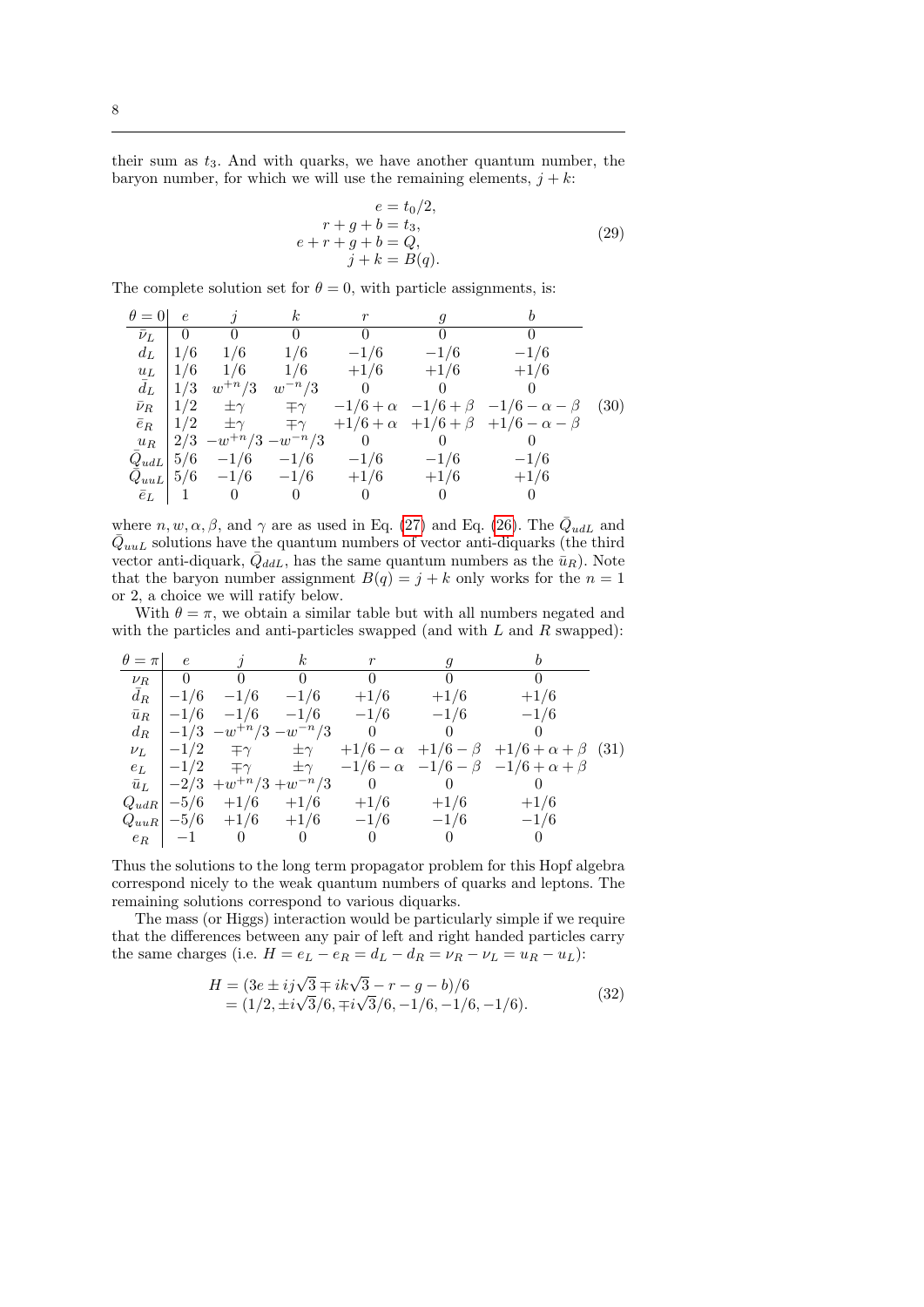The above is the same quantum numbers as the  $\bar{\nu}_R$ . This defines the particle assignments up to the sign of the imaginary unit:

$$
\theta = 0 \begin{vmatrix} t_0 & B(q) & t_3 \\ 2e & j+k & r+g+b \\ \overline{\nu}_L & 0 & 0 & 0 \\ d_L & 1/3 & 1/3 & -1/2 \\ u_L & 1/3 & 1/3 & +1/2 \\ \overline{d}_L & 2/3 & -1/3 & 0 \\ \overline{\nu}_R & 1 & 0 & -1/2 \\ \overline{e}_R & 1 & 0 & +1/2 \\ u_R & 4/3 & 1/3 & 0 \\ \overline{e}_L & 2 & 0 & 0 \end{vmatrix}
$$
\n(33)

The  $\theta = \pi$  assignments are similar.

From looking at the  $u<sub>L</sub>$  and  $d<sub>L</sub>$ , the  $W<sup>+</sup>$  must carry the quantum numbers:

$$
W^{+} = (r + g + b)/3 = (0, 0, 0, 1/3, 1/3, 1/3). \tag{34}
$$

This is not included in the solutions Eq. [\(30\)](#page-7-0) and so, in this theory, does not correspond to a (single) propagator. Indeed, in the standard model the  $W^+$  is a massive particle and so must violate the  $SU_c(3) \times SU_L(2) \times U_Y(1)$ symmetry.

#### 4 Generations

Upon using the permutation group on three elements as a basis for a Hopf algebra, one naturally considers the Feynman diagrams that would give rise to that finite group. If the elementary fermions are made from three preons that can have three different conditions but can swap these positions, then the Feynman diagrams for their movement would give the permutation group on three elements. But no preon structure for the fermions has yet been detected. What has been observed is that the elementary fermions arise in three generations. In this section we will explore the possibility that the three generations arise from an extension of the Hopf algebra we've used to model the weak quantum numbers.

The first thing to note is that the preons suggested by our calculations have no internal structure. They are treated as scalar particles. But the spin-statistics theorem implies that we should use an odd spin particle for the preons. The simplest case is  $\text{spin-1/2}$ , but then we are faced with the problem of how to find three spin-1/2 states.

Quantum information theory (QIT) provides a possible solution to this problem. In QIT the concept of "complementary variables" is modeled in a finite dimensional Hilbert space by "mutually unbiased bases". [\[6\]](#page-11-5) Two bases are mutually unbiased if the transition probabilities between states of the bases are all equal. For the example of  $spin-1/2$ , the probabilities must all be 1/2, so therefore two spin-1/2 bases  $\{|a_1\rangle, |a_2\rangle\}$  and  $\{|b_1\rangle, |b_2\rangle\}$  are mutually unbiased if:

$$
|\langle a_j | b_k \rangle|^2 = 1/2, \text{ for all } j, k. \tag{35}
$$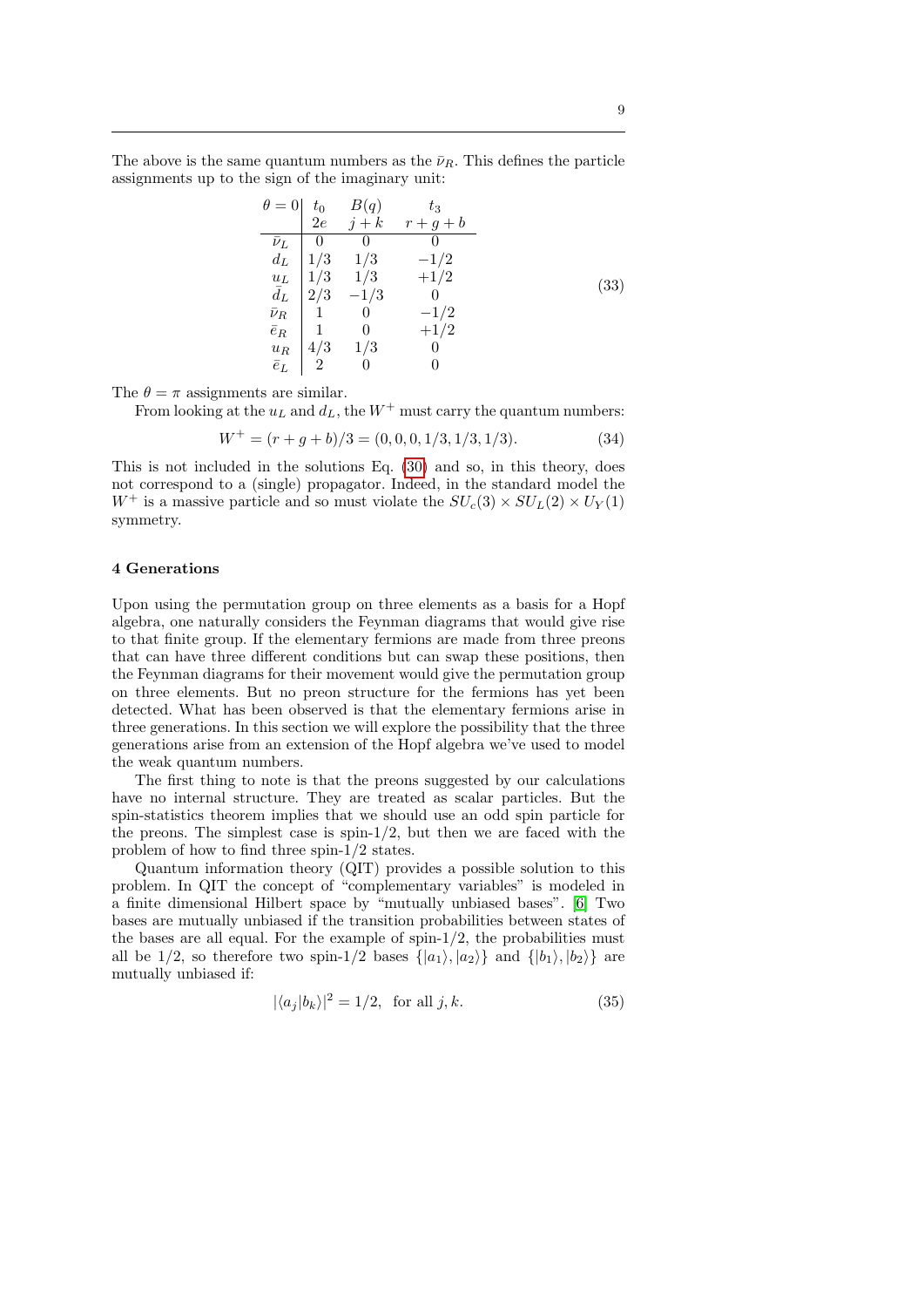A "complete" set of mutually unbiased bases means a maximal set of bases. For an *n*-dimensional Hilbert space, the maximum number of MUBs is  $n+1$ . For spin-1/2, that means we can name at most three mutually unbiased bases. The usual choice is:

$$
\{|+x\rangle, |-x\rangle\}, \{|+y\rangle, |-y\rangle\}, \{|+z\rangle, |-z\rangle\}, \tag{36}
$$

that is, spin in the three perpendicular directions.

The transition probabilities between distinct elements of a single basis are zero, i.e.  $|\langle +x|-x\rangle|^2 = 0$ . So there are zero probabilities for particles making these transitions and we can exclude such pairs from our Hopf algebra basis states. This leaves just three basis states for spin-1/2:

$$
\{|+x\rangle, |+y\rangle, |+z\rangle\}.
$$
\n(37)

To get a Hopf algebra we need to allow a multiplication, that is, we need to upgrade our spinors to operators. We do this by going to the pure density matrix form. Putting the 3-dimensional vector  $\mathbf{u} = (u_x, u_y, u_z)$  and using the Pauli spin matrices to represent spin- $1/2$ , we have:

$$
|u\rangle \to \rho_u = |u\rangle \langle u| = (1 + \mathbf{u} \cdot \boldsymbol{\sigma})/2 = \frac{1}{2} \begin{pmatrix} 1 + u_z & u_x - iu_y \\ u_x + iu_y & 1 - u_z \end{pmatrix}.
$$
 (38)

The three matrices  $\{\rho_x, \rho_y, \rho_z\}$  do not generate a group because they are not closed under multiplication.

To close the group, consider all possible products of them. At first glance this appears to be an infinite set, but an operator is completely determined by its left and right-side projections. So the following set is "closed" under multiplication:

$$
(\rho_j \rho_k), \text{ for } j, k \in \{x, y, z\},\tag{39}
$$

if by "closed" we mean that any product is a complex multiple of an element of the set. Since our purpose for the group is to make a Hopf algebra, we can allow this generalization of closure. And such a generalization is natural for Feynman diagrams.

An arbitrary element of the algebra is given by:

$$
\Sigma_{j,k}\alpha_{jk} \ (\rho_j \rho_k),\tag{40}
$$

where  $\alpha_{ik}$  are nine complex numbers. Multiplication uses the multiplication of Pauli algebra projection operators  $\rho_i$ . We call this the "Hopf algebra over the spin-1/2 MUBs". Note that since the algebra is defined using the pure density matrices or projection operators  $\rho_i$ , there are no arbitrary complex phases. However, complex Berry-Pancharatnam phases [\[7,](#page-11-6) [8,](#page-11-7) [9\]](#page-11-8) are introduced.

As before, we solve for the elements of the algebra that satisfy  $xx = x$ and therefore correspond to long time propagators (subject to the additional constraint that they have unit trace). The calculation is somewhat involved. [\[10\]](#page-11-9) We find that the long time propagators appear as three copies of the usual spin- $1/2$  which we associate with the three generations. The form of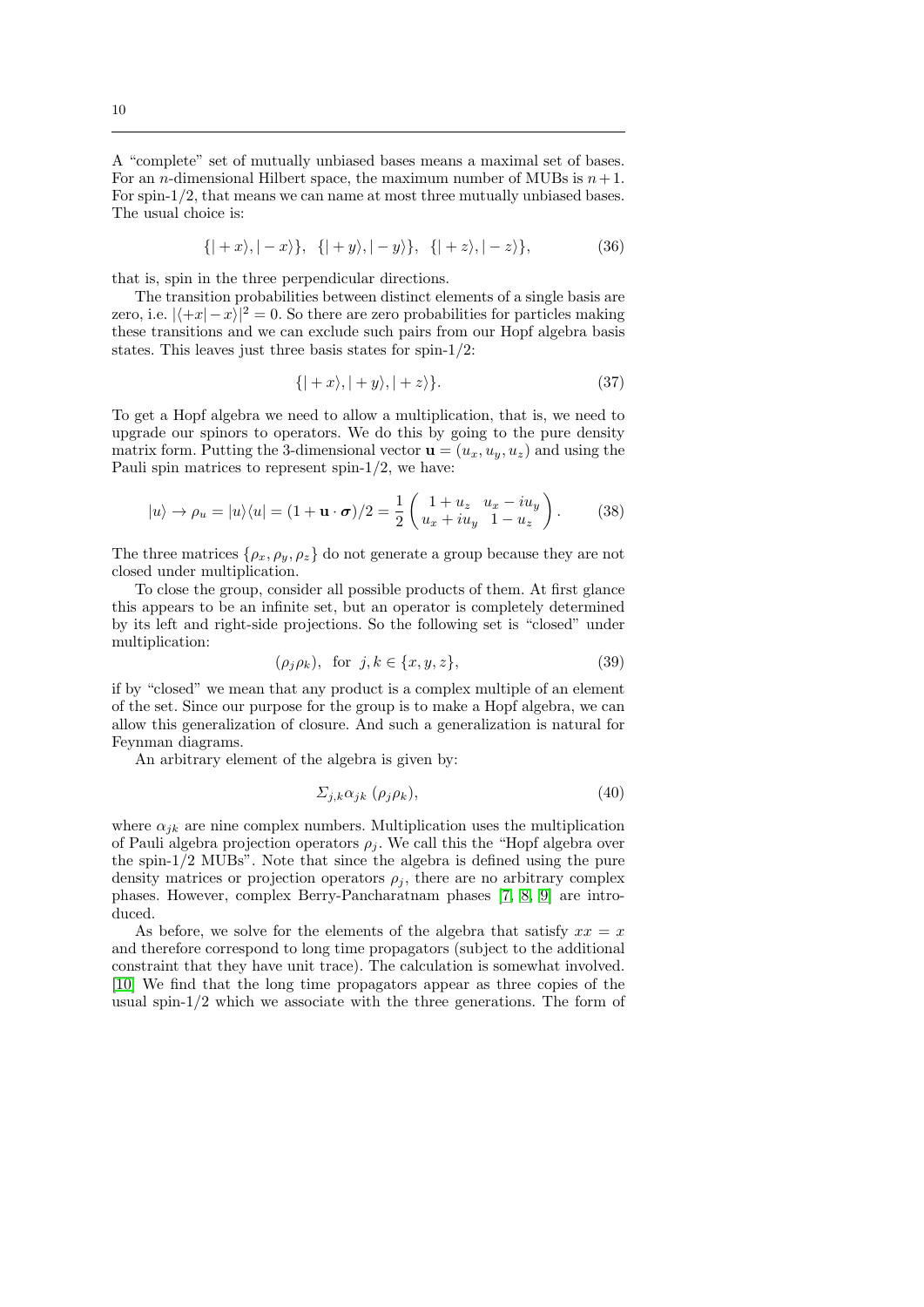the long time propagators suggests a justification for the lepton mass formulas of Yoshio Koide. [\[11,](#page-11-10) [12,](#page-11-11) [10\]](#page-11-9)

The idempotent elements of our Hopf algebra  $C[P_3]$  are the only possible results for the renormalization of propagators of the algebra. If one begins with a non-zero element of the algebra, and one repeatedly squares and normalizes it, the element quickly approaches one of the idempotents. If the initial value was taken with some particular symmetry, it is possible to obtain any one of the solutions. However, for a typical random element, one finds that one always obtains one of only four solutions: the  $d_L$ , the  $u_L$ , and the  $\bar{d}_L$  or its complex conjugate. These are the primitive elements of the algebra. They annihilate each other (i.e. two distinct primitive idempotents multiply to give zero). And given any subset of them, the sum over that subset is an idempotent. Finally, they sum to unity. These are the algebraic properties that characterize a "complete set of primitive idempotents," the concept from pure density matrices that corresponds to a complete set of commuting observables.

For the Hopf algebra over the spin-1/2 MUBs, three idempotents (corresponding to the three generations) were found in [\[10\]](#page-11-9). These three are the primitive ones and are the only ones with a non zero volume in their domain of attraction. They form a complet set of primitive idempotents.

## 5 Conclusion

The elementary particle zoo includes many hundreds of spin-1/2 fermions. Which are modeled using the following propagator?

$$
S_F(x-y) = \int \frac{d^4p}{(2\pi)^4} \frac{i(\gamma_\mu p^\mu + 0.511 \text{ eV})}{p^2 - (0.511 \text{ eV})^2 + i\epsilon} e^{-ip \cdot (x-y)} \tag{41}
$$

Of course the 0.511eV gives the game away. In general, the identity of an elementary particle is determined by its propagator. But in practice, for a previously unknown particle, one must specify both its propagator and its various quantum numbers. In this paper we've attempted to use Hopf algebras to bundle the charges into the same mathematical object as the propagators.

Traditionally, when we think of quantum states we imagine distinct states as being orthogonal. For example, the right handed and left handed electron  $e<sub>L</sub>$  and  $e<sub>R</sub>$  are assumed to be orthogonal. Orthogonality means that the transition probabilities are zero. Their propagators multiply to give zero. To get a non-zero probability we are forced to insert an interaction vertex between the propagators. By encoding the charges into the propagators, we can hope that there will be no information left for the vertices and the vertices can be set to unity: dyanmics from kinematics.

We're using two Hopf algebras. The first is generated by the permutation group of three elements. The long time propagators of this Hopf algebra have a structure that reminds one of the quantum numbers of the elementary quarks and leptons. The use of the permutation group suggests that the Feynman diagrams should be that of three inter-weaving strands, that is,